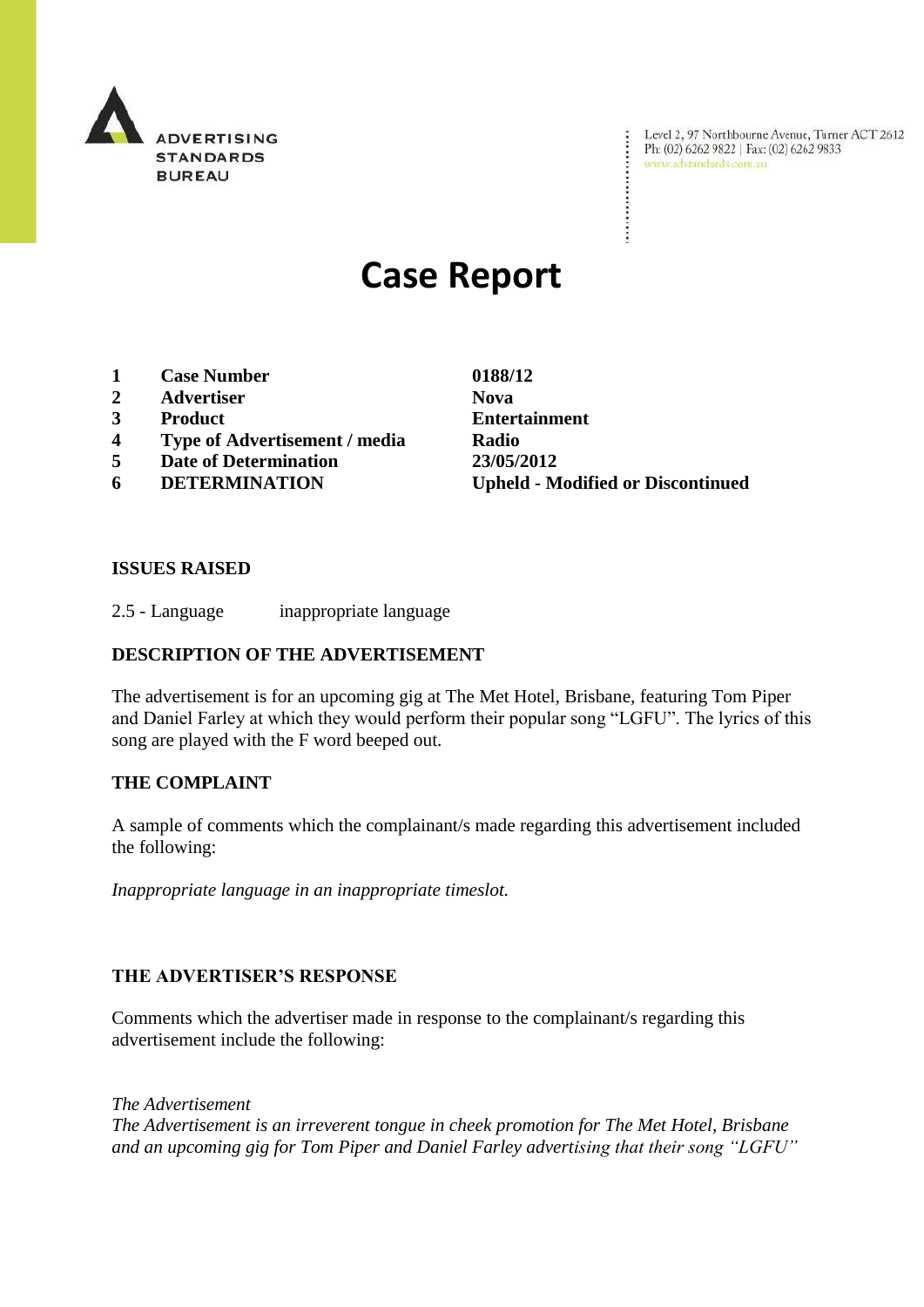*would be performed at the gig with excerpts of the song "LGFU" being played in the background of the Advertisement.* 

*We note that the complaint makes reference to the Advertisement being broadcast at an "inappropriate timeslot".* 

*Whilst we can understand and appreciate the complainant's point of view in respect of the Advertisement, Nova 1069 does not think that the Advertisement is in breach of the AANA Advertiser Code of Ethics or other applicable regulation.*

*AANA Advertiser Code of Ethics*

*The complainant raised concerns with the phrase "Let's get F—ed Up" being used in lyrics in of the song being played in the background of the Advertisement.* 

*Upon further review of the Advertisement we believe that the excerpts of the song broadcast in the background of the Advertisement are more accurately described as follows; "Let's get f--d up. Let's get f--d up... Let's get fa, fa, faaaaa".*

*The complainant asserts that the final repetition of the phrase in the song broadcast in the background of the Advertisement is a known swear word and is inappropriate for the timeslot in which it was broadcast. Whilst we acknowledge that this final repetition of the song does sound very similar to a swear word and upon a brief listening could be interpreted as a known swear word, the Advertisement does not actually contain any swear words (or any other obscene terms).*

*At the outset it is important to note that Nova 1069 does not consider itself strictly bound by the Code. Nevertheless, as a matter of corporate policy and broadcasting practice, Nova 1069 uses its best endeavours to comply with the Code at all times. Section 2.5 of the Code provides that:*

*2.5 Advertising or Marketing Communications shall only use language which is appropriate in the circumstances and strong or obscene language shall be avoided.*

*Code 2.5 Nova 1069 acknowledges that the Advertisement used the term "Let's get fa, fa, faaaaa" once during the Advertisement which may infer the connotation of a swear word. However, the language used was not obscene. The inference is adult in nature and the tone of the Advertisement was light-hearted, not negative, aggressive or profane. Whilst we acknowledge that the use of the phrase may not be to everyone's liking and is cheeky and irreverent, we do not believe that it breaches Code 2.5.*

*Nova 1069's target and predominant audience is adults aged between 18-39, as confirmed by regular surveys conducted by AC Nielsen. Nova 1069 does not target children, or tailor its programming towards children.*

*Nova 1069 respectfully submits that the language used was appropriate for the intended and target audience and does not include anything which is obscene or offensive and does not employ language which would allow a small child to understand the connotation that may be conveyed within the Advertisement.*

*In light of the context in which the Advertisement was broadcast, Nova 1069 believes that the majority of its audience would regard the Advertisement as light-hearted and irreverent. For these reasons, Nova 1069 strongly believes that the Advertisement does not breach clause 2.5 of the Code.* 

*Notwithstanding this we do understand and appreciate the complainants concerns and we have taken their feedback on board and have revised the creative accordingly. We can also confirm that Nova 1069 does not intend to play the Advertisement in this form again. Whilst Nova 1069 does not consider that the Advertisement raises issues under section 2 of the Code, Nova 1069 does value feedback on the Advertisement and intends to monitor any similar complaints received in the future to ensure that these advertisements are not offensive to a significant proportion of the community.*